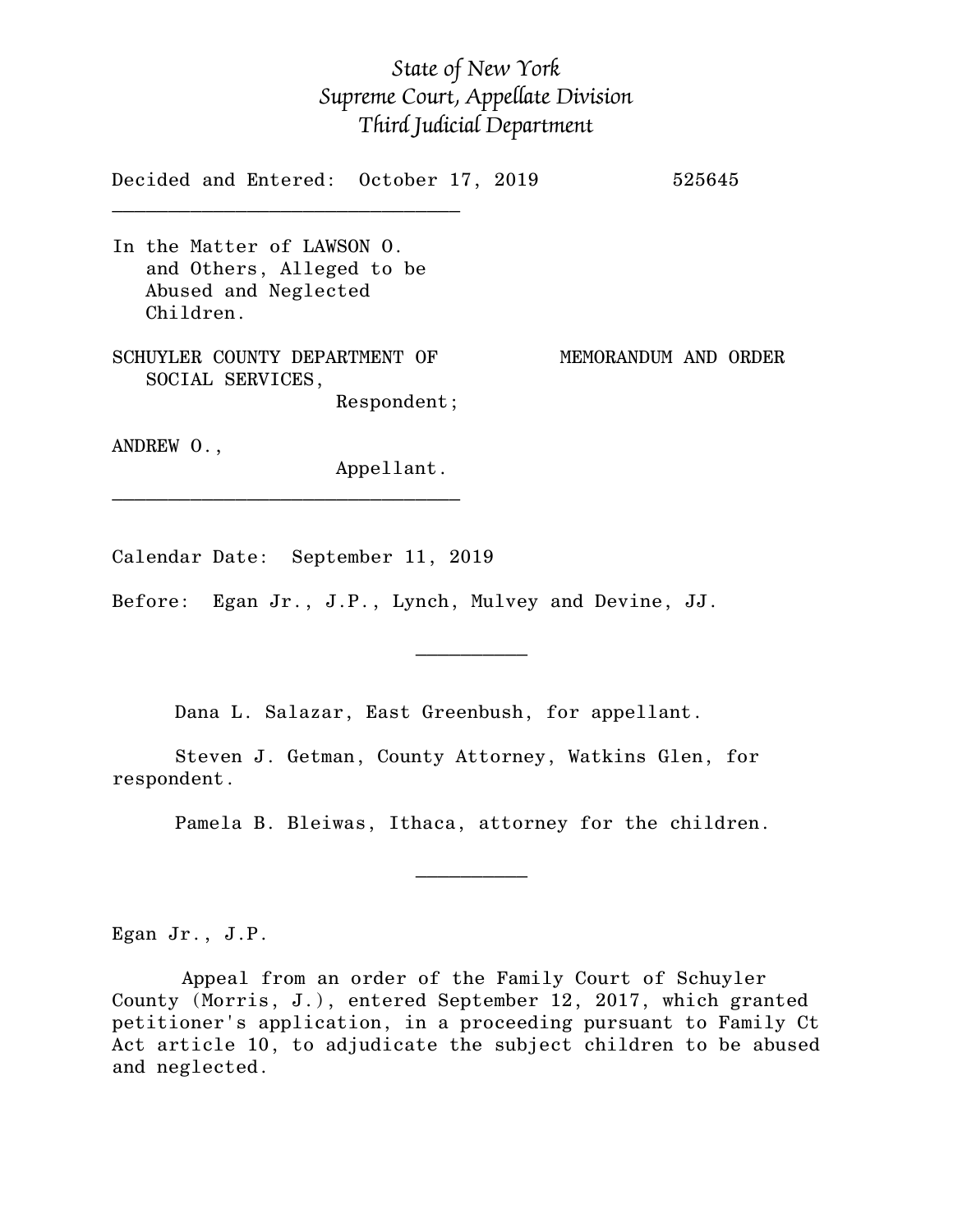Respondent is, as relevant here, the father of a daughter (born in 2011) and two sons (born in 2007 and 2014). From 2006 through approximately September 2015, respondent and the mother of the subject children resided together and jointly raised the children in Schuyler County. In September 2015, the mother left the family's shared residence and, in October 2015, respondent and the mother entered into a stipulation providing respondent with primary physical placement of the children, with he and the mother sharing joint legal custody. Thereafter, in January 2016, petitioner received a Child Protective Services hotline report alleging that respondent had sexually abused his daughter. Based on the hotline report and the ensuing investigation, a safety plan was implemented whereby the subject children were to live with the mother and the maternal grandmother, and respondent was to have no contact with the children pending completion of the investigation.

In December 2016, following completion of its investigation, petitioner commenced this Family Ct Act article 10 proceeding alleging that respondent had abused his daughter, had derivatively abused his two sons and had neglected all three of the children.<sup>1</sup> Following a fact-finding hearing, Family Court determined, among other things, that the daughter's out-of-court statements regarding the alleged sexual abuse were sufficiently corroborated and found that respondent had abused the daughter, derivatively abused the two sons and neglected all three of the children. <sup>2</sup> Respondent appeals.

Petitioner's investigation and ultimate determination to initiate the subject abuse and neglect proceeding was delayed pending resolution of a related criminal investigation by the Schuyler County Sheriff's Department. No criminal charges were ultimately filed against respondent as a result of the underlying sexual abuse allegations involving the daughter.

 $\overline{\phantom{a}}$ 

<sup>2</sup> Family Court's neglect determination was based upon a determination that respondent had failed to abide by the terms of the safety plan and thereafter engaged the children in concealing his presence at the family's residence, demonstrating his lack of ability to provide appropriate supervision and guardianship of the subject children. On appeal, respondent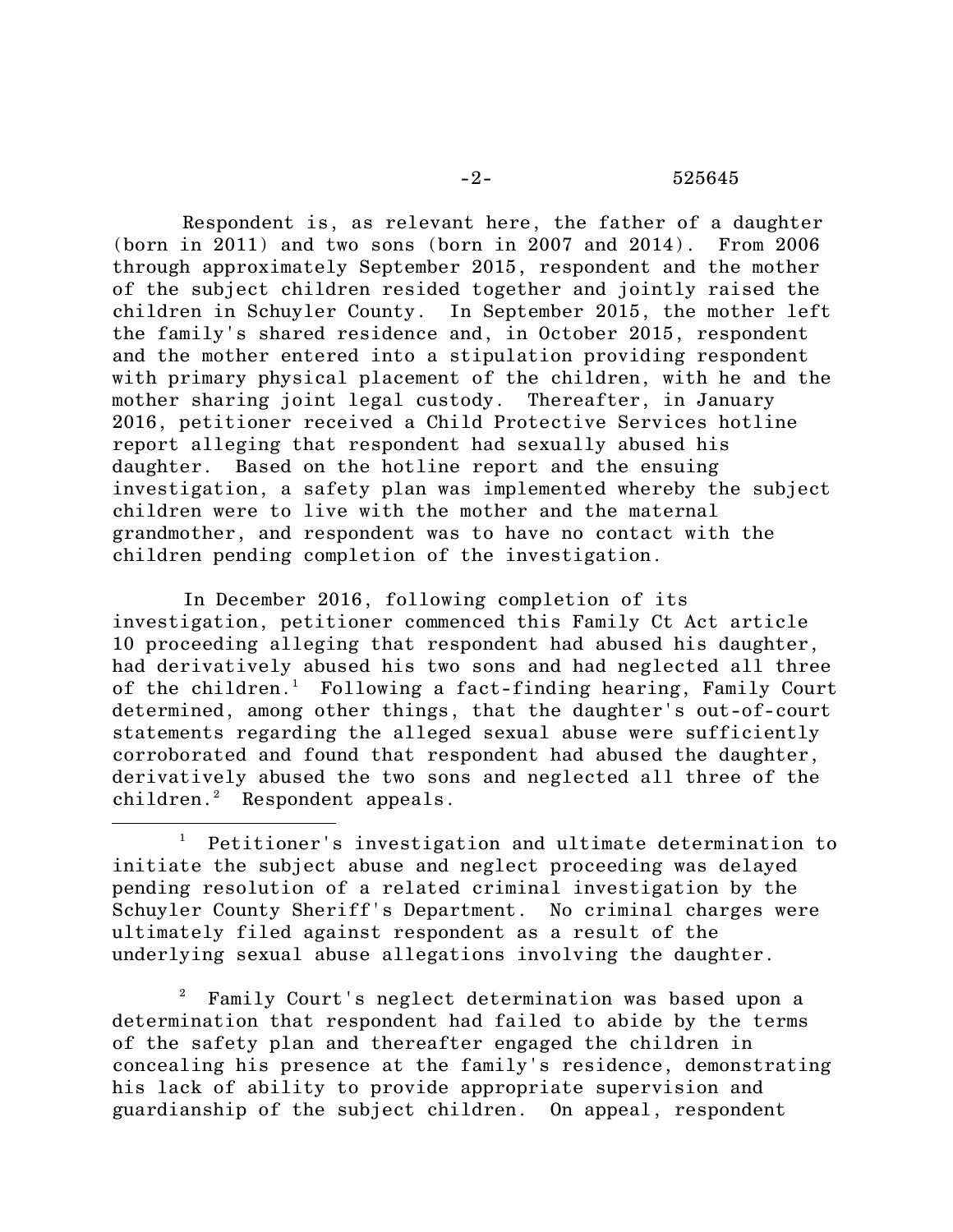## -3- 525645

Respondent's sole contention on appeal is that Family Court's finding of abuse against the daughter was not adequately established by a preponderance of the evidence inasmuch as the daughter's out-of-court statements regarding being sexually abused by respondent were not sufficiently corroborated. We disagree. "Petitioner bore the burden of establishing by a preponderance of the evidence that respondent abused and neglected the children" (Matter of Dylan R. [Jeremy T.], 137 AD3d 1492, 1493 [2016] [citation omitted], lv denied 27 NY3d 912 [2016]; see Matter of Lucien HH. [Michelle PP.], 155 AD3d 1347, 1348 [2017]). As relevant here, a child's prior out-of-court statement pertaining to allegations of abuse or neglect are admissible in evidence and where, as here, such statement or statements are the sole basis for Family Court's finding of abuse and/or neglect, they must be "sufficiently corroborated by other evidence tending to establish the[] reliability [of the child's statements]" (Matter of Kylee R. [David R.], 154 AD3d 1089, 1090 [2017], lv denied 30 NY3d 911 [2018]; see Family Ct Act § 1046 [a] [vi]; Matter of Christina F., 74 NY2d 532, 536 [1989]; Matter of Suzanne QQ. v Ben RR., 161 AD3d 1223, 1224 [2018]). Importantly, only a relatively low degree of corroborative evidence is necessary to satisfy this standard, "and the reliability of the corroboration, as well as issues of credibility, are matters entrusted to the sound discretion of Family Court and will not be disturbed unless clearly unsupported by the record" (Matter of Kylee R. [David R.], 154 AD3d at 1090 [internal quotation marks and citations omitted]; see Matter of Dylan R. [Jeremy T.], 137 AD3d at 1494; Heather B. v Daniel B., 125 AD3d 1157, 1158 [2015]; Matter of Kimberly CC. v Gerry CC., 86 AD3d 728, 730 [2011]).

The testimony at the fact-finding hearing established that, during the end of 2015 or early-2016, the daughter, who was then only four years old, was visiting with another of respondent's children (hereinafter the adult daughter) and the adult daughter's family when the adult daughter's boyfriend

 $\overline{\phantom{a}}$ 

does not challenge Family Court's finding of neglect and, therefore, any challenge with respect thereto has been abandoned (see Matter of Fiacco v Fiacco, 158 AD3d 1011, 1012 [2018]; Matter of Hempstead v Hyde, 144 AD3d 1438, 1439 n 1 [2016]).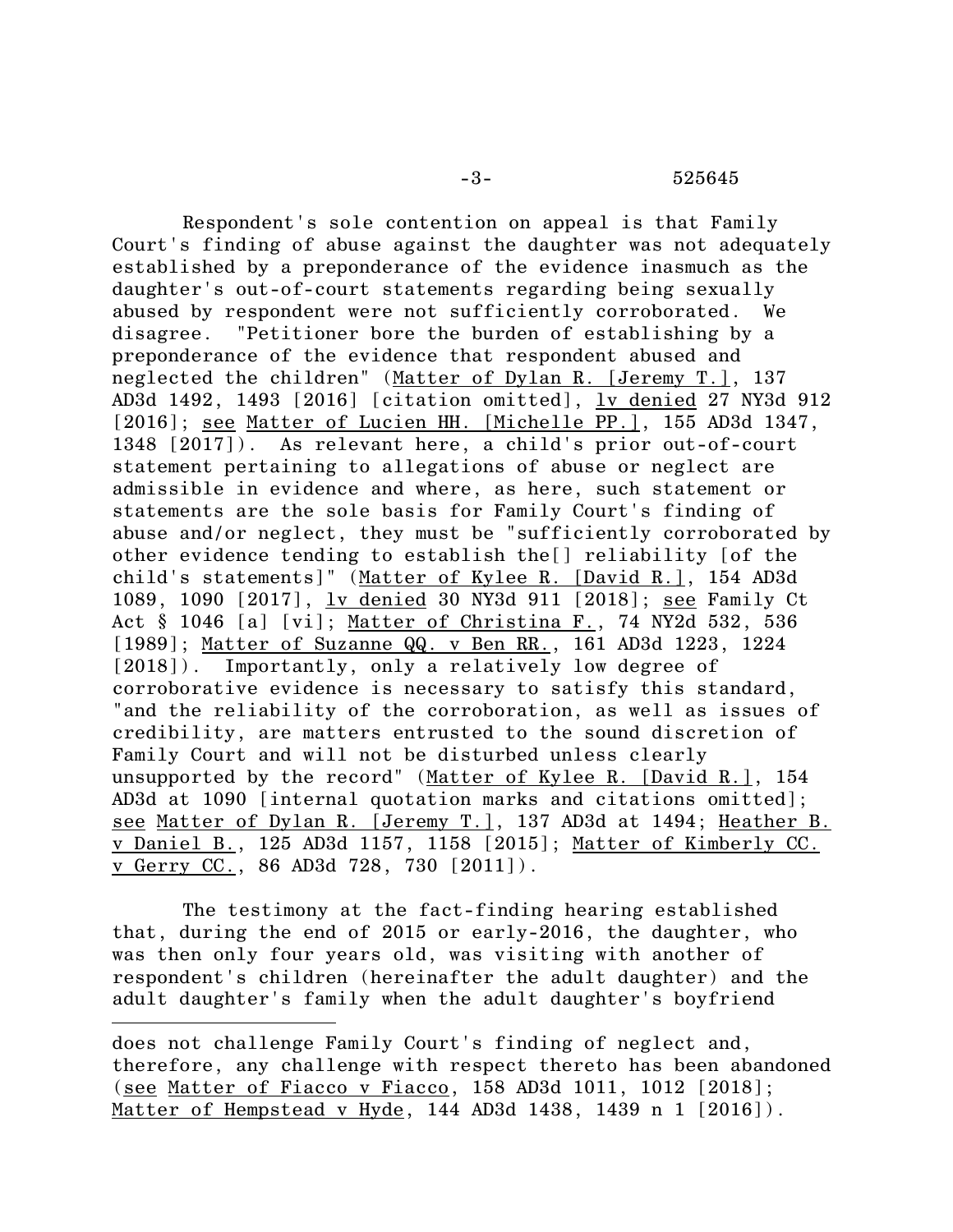observed the daughter standing in one of the home's bedrooms with her shirt "picked up" and "her pants pulled down." The adult daughter's son, who was then five years old, was on his knees in front of her reaching for her. The testimony reflects that the daughter was overheard telling the adult daughter's son to "explore" or "put his touch down there" and that the boy claimed that the daughter "had tried biting his penis." The children were immediately separated and, thereafter, the adult daughter spoke with the daughter about the incident and inquired if anybody had ever done that to her, whereupon the daughter "got quiet and started to cry." Upon further questioning, the daughter answered affirmatively to the question of whether respondent "touch[ed] [her] down there" and later stated that "daddy put his penis in her mouth." Additionally, during a subsequent interview with a caseworker for the Steuben County Department of Social Services, the daughter reiterated her underlying claim, telling the caseworker that "dad puts his peepee in my mouth."

Although "the mere repetition of an accusation does not, by itself, provide sufficient corroboration," evidence that respondent has abused another child can provide the requisite corroboration (Matter of Cory O. v Katie P., 162 AD3d 1136, 1137 [2018]; see Family Ct Act § 1046 [a] [i], [vi]; Matter of Olivia C. [Scott E.], 97 AD3d 910, 912 [2012], lv denied 19 NY3d 814 [2012]). Here, the adult daughter testified that, when she was younger, she too had been sexually abused by respondent in a similar manner and, although she later confronted respondent about this abuse, she refused to leave her own children alone with him. Further, an investigator with the Schuyler County Sheriff's Department testified that, in December 1993, respondent was arrested and charged with sexual abuse in the first degree involving allegations that he had molested his niece. Although there is no record indicating that he was ever convicted of said charge, respondent admitted at the factfinding hearing that he spent eight or nine months in jail stemming from that sexual abuse charge. Additionally, the boyfriend's observations, when coupled with the daughter's statement to the adult daughter regarding the incident with the adult daughter's son, provided further corroboration insofar as